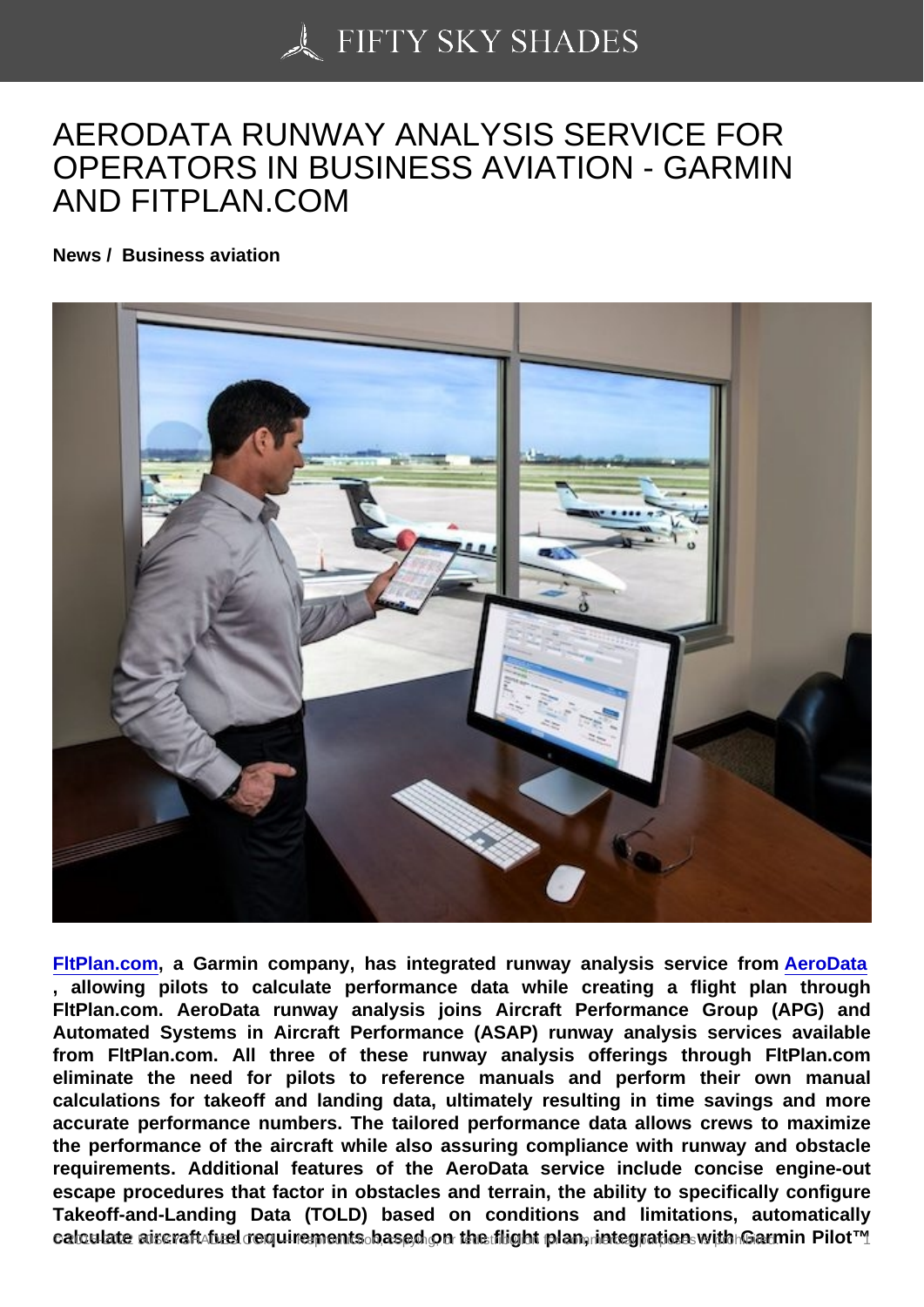## **and much more.**

"AeroData is the premier runway analysis provider for commercial air carriers in North America and Garmin is excited to integrate this service with FltPlan.com for use by our business aviation customers," said Carl Wolf, Garmin vice president of aviation sales and marketing. "Pilots and operators now have the unique ability to calculate performance data and receive obstacle clearance while creating their flight plan on FltPlan.com – maximizing aircraft performance for the intended operation."

## AeroData expands into business aviation

As one of the leading providers of runway analysis for commercial airlines, AeroData serves over 135 airlines globally and is the data provider for more than 70 percent of airline flights in North America. The integration with FltPlan.com brings AeroData, an experienced data provider, into business aviation, giving pilots the ability to include information and calculations directly in the flight planning stage, saving valuable time and helping to increase accuracy. The more accurate performance data allows operators to optimize loading based on the consideration of airfield and aircraft conditions and provides an engine failure procedure (EFP) based on a detailed analysis of obstacles and terrain in the airport environment.

## TOLD calculations

FltPlan.com's flight planning engine automatically selects a preferred runway and aircraft configuration based on current aircraft and airfield conditions, which include the use of the current METAR, or forecast for the time of departure. Further, crews can tailor additional configurations that include runway direction; surface contaminant; runway length; weather information such as winds, temperature, and altimeter setting; aircraft flap configuration; and Minimum Equipment List (MEL) penalties. Additionally, when an aircraft is performance limited by factors such as runway condition or climb gradient requirements, crews can adjust aircraft and airfield configurations to calculate performance numbers that would help maximize aircraft operation. Applicable NOTAM information is also actively monitored and is reflected in TOLD calculations.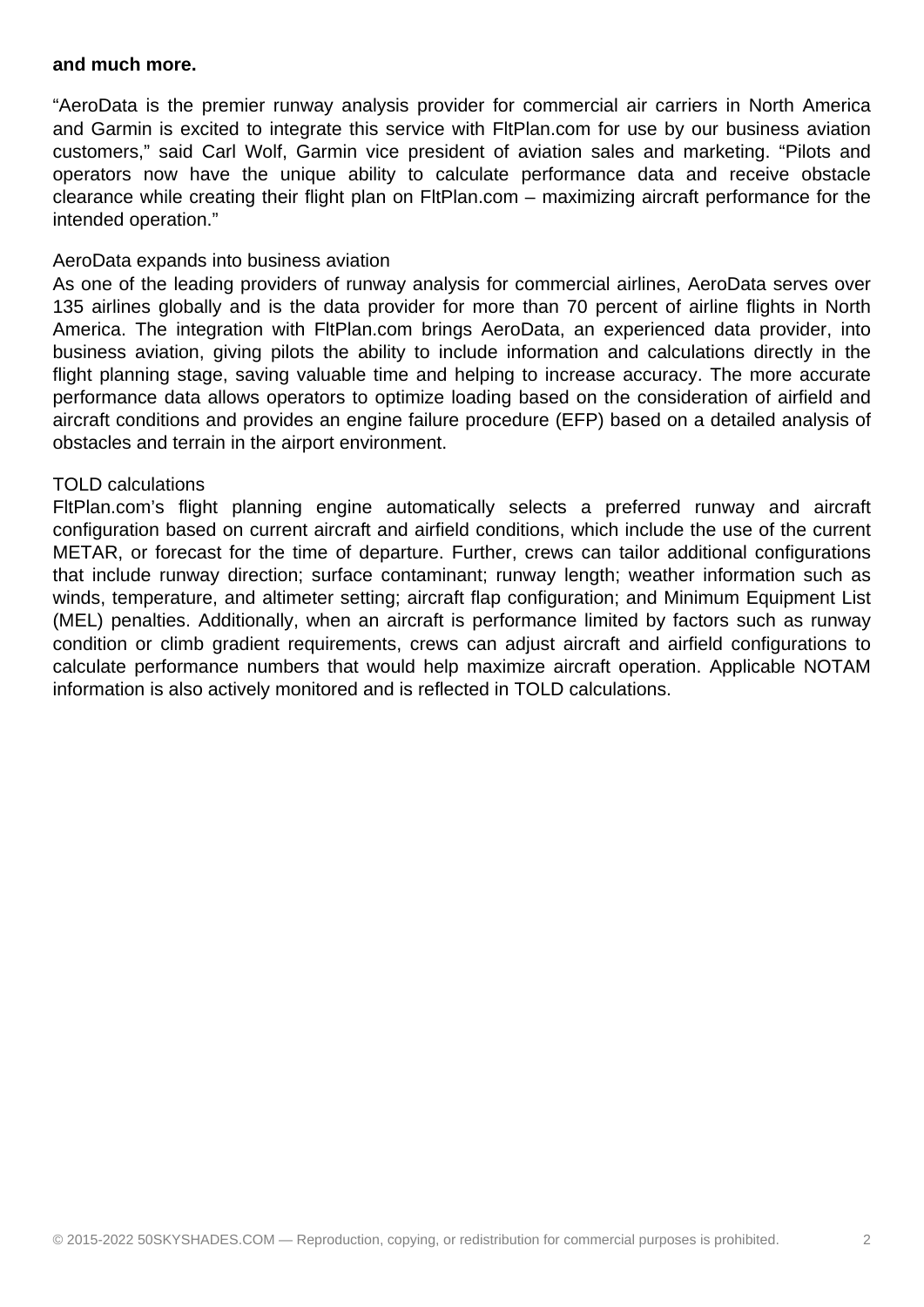Pilots have the ability to easily view the TLR in the cockpit on a portable electronic device within the Garmin Pilot and FltPlan Go apps.

Performance calculations automatically added to FltPlan.com NavLog

Aft[er TOLD calc](https://buy.garmin.com/en-US/US/p/115856)ulati[ons are co](https://fltplan.com/connectivity.html?_ga=2.9625853.936738657.1607969357-759209689.1604338542)mplete, a Takeoff and Landing Report (TLR) is generated and added to the FltPlan.com NavLog for reference. The TLR displays comprehensive data such as takeoff reference speeds, flap settings, power settings, environmental control system (ECS), antiice settings, runway surface conditions including contaminant level, tailwind calculations, and Maximum Runway Takeoff Weight (MRTW) for each available runway on the airfield. To better understand factors driving performance, crews can review limiting factors on the TLR that include climb performance, field length, or obstacle clearance, to name a few.

Easily accessible in-flight through the NavLog, landing performance data is included on the TLR based on calculated enroute fuel burn. Landing data shows reference speed (VREF) and landing distance based on landing weight, flap settings, ECS and anti-ice configurations, as well as reported braking action. Both factored and unfactored landing distances are displayed as separate options.

Additionally, pilots have the ability to easily view the TLR on a portable electronic device within the Garmin Pilot and FltPlan Go apps. This integration appends the TLR to the FltPlan.com NavLog for a quick and convenient way to reference runway analysis information while in flight.

[Fuel order in](https://buy.garmin.com/en-US/US/p/115856)form[ation is also](https://fltplan.com/connectivity.html?_ga=2.9625853.936738657.1607969357-759209689.1604338542) automatically generated when creating a flight plan. This convenient